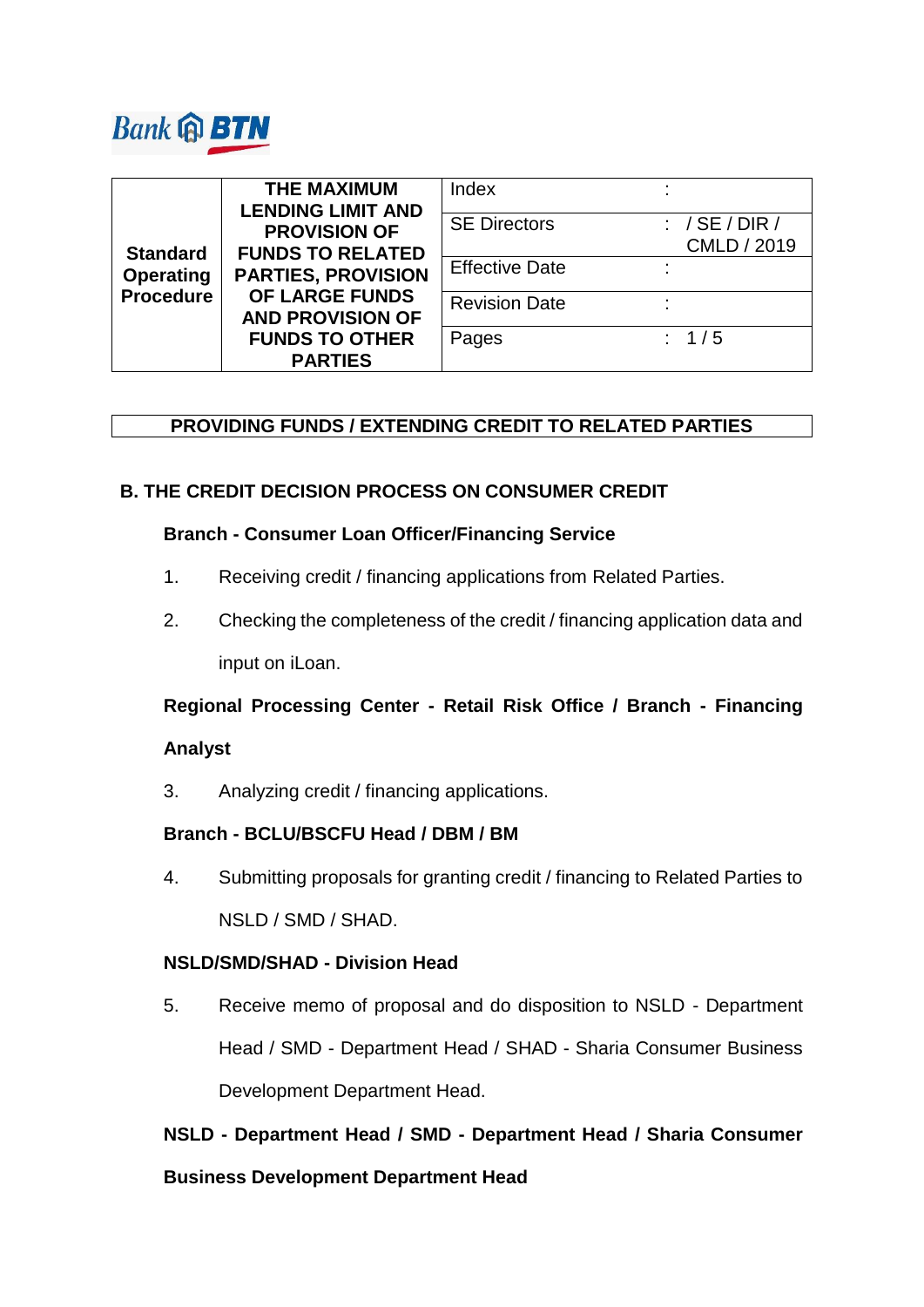6. Menugaskan analis / sales / staff di bawah Departemen untuk melakukan analisa kredit/pembiayaan, mencetak SLIK OJK sesuai ketentuan yang berlaku

## **NSLD/SMD/SHAD - Division Head**

7. Submitting a request for compliance review on credit / financing recommendations to CMGD.

## **CMGD**

8. Provide compliance studies on credit / financing proposal recommendations.

# **NSLD/SMD/SHAD - Division Head**

- 9. Delivering recommendations on proposed credit / financing applications to the Directors.
- 10. Draft a Directors' Letter to the Board of Commissioners regarding the proposed credit / financing application.

# **Consumer Banking Director / Director in charge of Sharia Business Unit**

# **& Director in charge of Retail Risk**

- 11. Provide recommendations on credit / financing proposals.
- 12. Sign a draft letter to the Board of Commissioners that has been made by the NSLD / SMD / SHAD Head.
- 13. Forward the Letter to the Board of Commissioners for approval.

## **Board of Commissioners**

- 14. Provide an analysis of the proposal for granting credit / financing to Related Parties through the Board of Commissioners, namely the Risk Monitoring Committee.
- 15. Giving approval / rejection of credit / financing proposal to Related Parties.